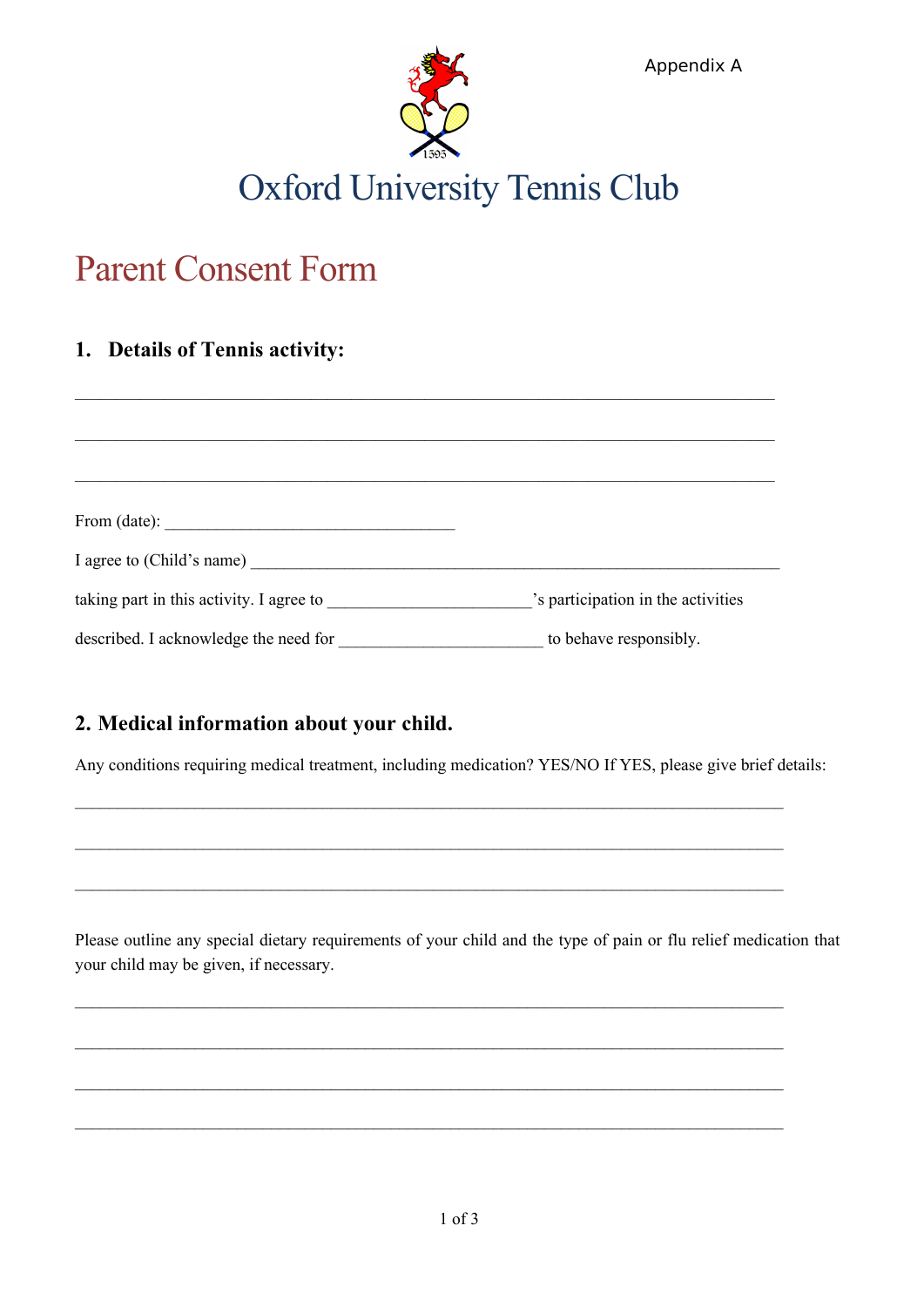| Is your child allergic to any medication? YES/NO.  | If YES, please specify: |  |
|----------------------------------------------------|-------------------------|--|
|                                                    |                         |  |
|                                                    |                         |  |
|                                                    |                         |  |
|                                                    |                         |  |
| When did your child last have a tetanus injection? |                         |  |

### **3 Photography and Recorded Images**

Oxford University Tennis Club (OUTC) recognises the need to ensure the welfare and safety of all young people in sport. In accordance with our child protection policy we will not permit photographs, video or other images of children/young people to be taken without the consent of the parents/carers and children/young people.

OUTC will follow the guidance for the use of photographs, a copy of which is available from the Club Professionals.

OUTC will take all possible steps to ensure these images are used solely for the purposes they are intended. If you become aware that these images are being used inappropriately you should inform OUTC immediately.

I consent to Oxford University Tennis Club photographing or videoing my child's involvement in Tennis for the purposes of publicising and promoting the OUTC or the sport, or as a coaching aid.

### **Parent/Carer**

| Signed:      | Date: |
|--------------|-------|
|              |       |
| <b>Child</b> |       |
| Signed:      | Date: |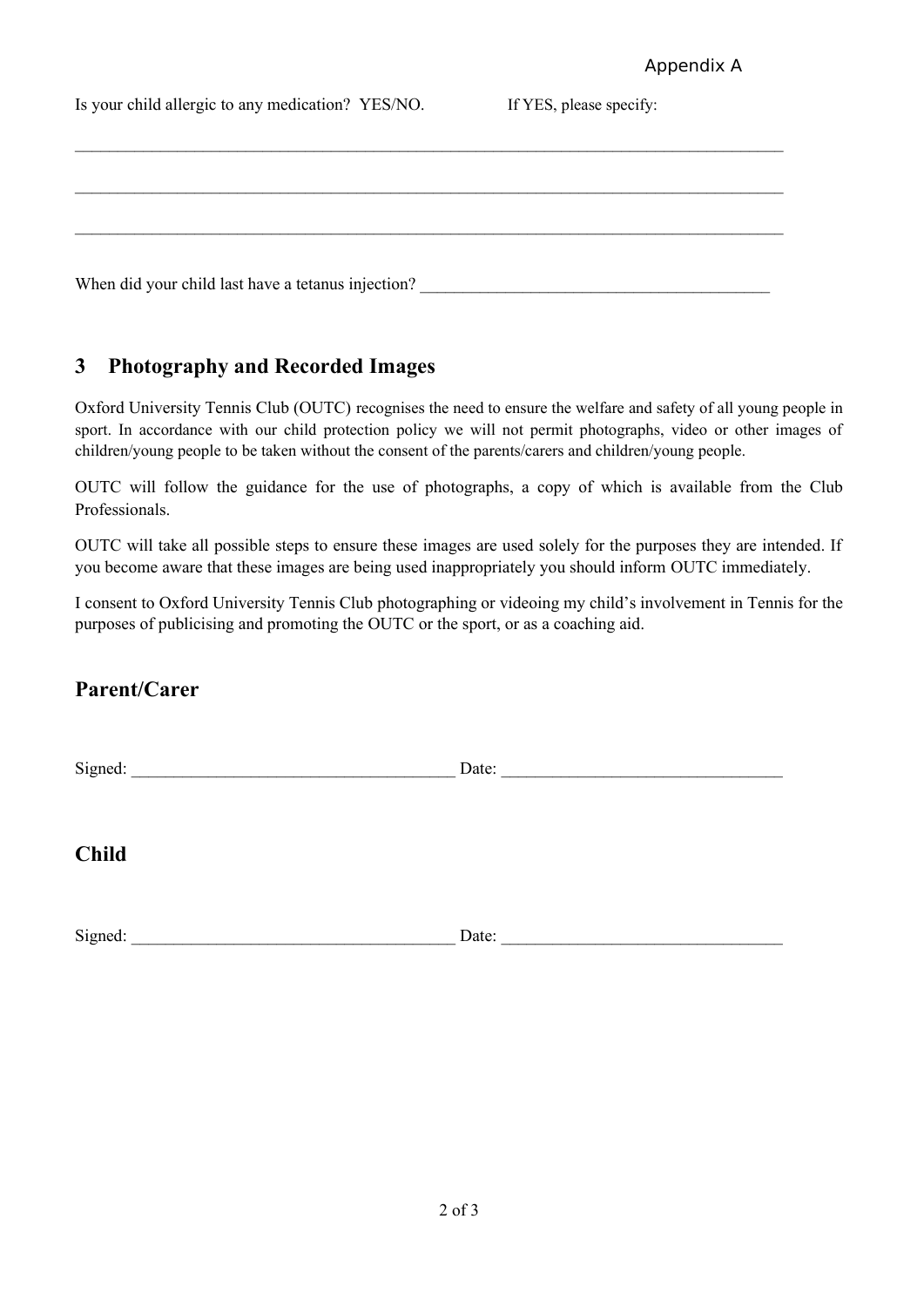#### **4 Declaration**

I agree to my child receiving medication as instructed and any emergency dental, medical or surgical treatment, including anaesthetic or blood transfusion, as considered necessary by the medical authorities present.

|                                                                | Emergency contact: (Name) (Name)                                                                                                                                             |  |
|----------------------------------------------------------------|------------------------------------------------------------------------------------------------------------------------------------------------------------------------------|--|
| Contact telephone numbers (including national code if needed): |                                                                                                                                                                              |  |
|                                                                |                                                                                                                                                                              |  |
|                                                                |                                                                                                                                                                              |  |
|                                                                | Alternative Emergency contact:                                                                                                                                               |  |
|                                                                |                                                                                                                                                                              |  |
|                                                                |                                                                                                                                                                              |  |
| Name of your family doctor:                                    |                                                                                                                                                                              |  |
| Tel: No.                                                       | <u> 1989 - Johann John Stein, markin fan it ferskearre fan it ferskearre fan it ferskearre fan it ferskearre fan</u>                                                         |  |
| Address:                                                       |                                                                                                                                                                              |  |
|                                                                | ,我们也不会有什么。""我们的人,我们也不会有什么?""我们的人,我们也不会有什么?""我们的人,我们也不会有什么?""我们的人,我们也不会有什么?""我们的人                                                                                             |  |
| contained within this form.                                    | <u> 1989 - Johann John Stone, mars and deutscher Stone (1989)</u><br>I agree to inform the Club Professionals as soon as possible of any changes in medical or other details |  |
|                                                                |                                                                                                                                                                              |  |
|                                                                |                                                                                                                                                                              |  |

**This form must be completed and returned to the Club Professionals at OUTC. It will be retained in a confidential place.**